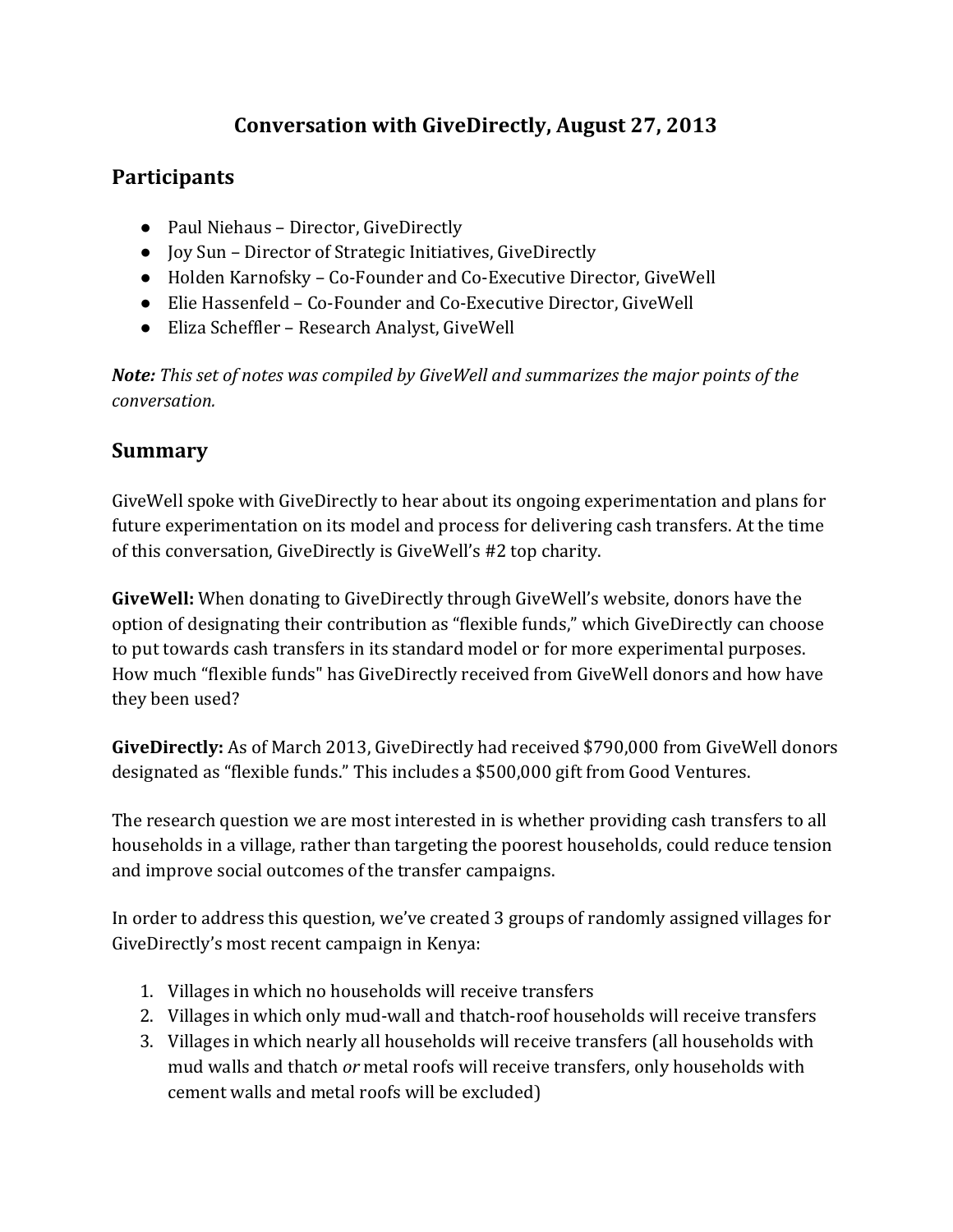We are currently finishing up enrollment for this campaign, so transfers will be sent soon. We plan to collect data by administering our standard phone surveys, which include questions about tension, disagreements with neighbors, etc. We expect to receive the first round of data within the next month or two.

The "flexible funds" received from GiveWell donors are going to be used for transfers to villages in group 3, including households with mud walls and either thatch or metal roofs.

**GiveWell:** How else is GiveDirectly considering experimenting with its model?

**GiveDirectly:** We are considering experimenting with a few aspects of our transfer model:

- *Frequency of payments.* The preliminary results from the first randomized controlled trial (RCT) of a GiveDirectly campaign have suggested very slight differences between lump-sum and stream payments. Some recipients of GiveDirectly cash transfers report that they would prefer lump sum payments, while others report that they'd prefer stream payments. There may be a benefit in giving recipients the ability to choose the frequency of their payments.
- *Messaging to recipients*. One of the difficulties of running a cash transfer program is ensuring that all recipients are given a consistent and accurate message about the program. Within the last few weeks, GiveDirectly has decided to experiment with compensation for field staff based on how effectively they communicate information to recipients during enrollment. The effectiveness of field staff communications will be evaluated based on the fraction of recipients who can correctly explain information about the transfers on a follow-up phone call, including what the transfers can be used for and if there are conditions attached. Once GiveDirectly is confident that its field staff are delivering a consistent message, it may be interested in varying that message to emphasize different elements, such as encouraging longterm investments versus not giving any advice on how funds should be spent.
- *Providing information on how other people have used funds.* The most popular use of funds in past transfers has been purchasing metal roofs. It's possible this is because it is the most beneficial use of funds, but its also possible that recipients purchase roofs because that is the social norm. It would be interesting to see if providing information about how other people have used funds creatively (e.g., to purchase a motorcycle) influences the way recipients spend funds.

**GiveWell:** What is the bottleneck to conducting additional experiments?